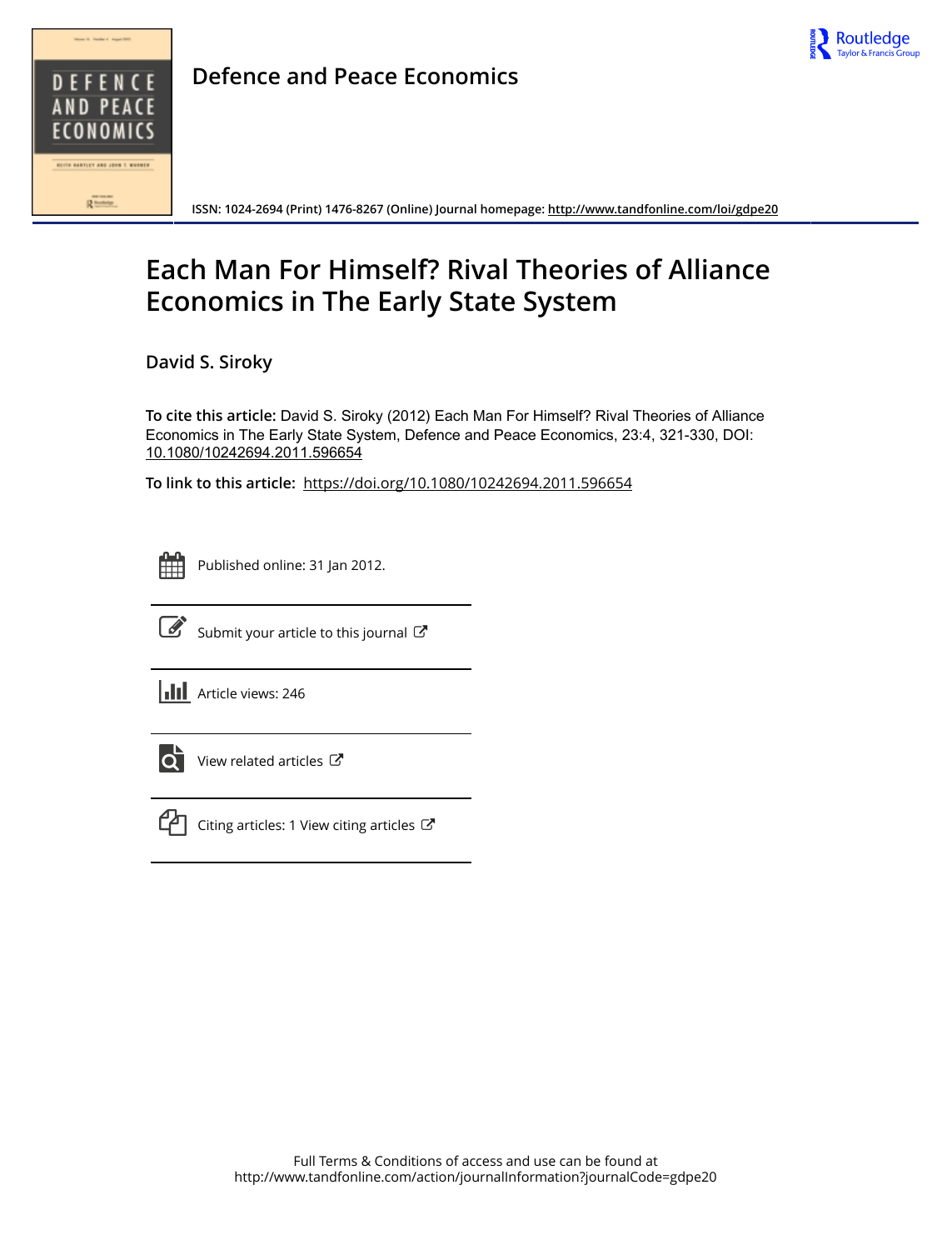## EACH MAN FOR HIMSELF? RIVAL THEORIES OF ALLIANCE ECONOMICS IN THE EARLY STATE SYSTEM

DAVID S. SIROKY\*

School of Politics and Global Studies, Arizona State Uniersity, Tempe, USA

(Received 25 May 2011)

When military alliances are expensive, they naturally raise distributional issues. This article considers two theories to explain how much a state will voluntarily contribute to the economic burdens of defense. Empirical work has relied largely on data from the twentieth century. This article provides an out-of-sample test to evaluate the models. Using data on the Quintuple Alliance, the results are more consistent with the predictions of the joint products model than the pure public goods model. Due to credible commitment problems, and intra-alliance cleavages, I argue that we should not expect substantial free riding in most conventional military alliances.

Keywords: Alliances; Public Goods; Defense Economics; Free-riding; Burden-sharing; Europe

JEL Codes: D70, D71, D74

At least since 404 BCE, when the Spartan alliance defeated Athens to end the Peloponnesian War, military alliances have been recognized for their role in deterring conflict, and in deciding victory when deterrence fails. Although their function may seem fairly straightforward, alliances can be expensive. How the costs are distributed between members is intensely debated in the scholarly literature and in policy circles (see Sandler and Hartley, 2002, for a recent review). Three specific questions have motivated the debate: (1) why would one ally contribute more of its scarce resources to the collective undertaking than another? (2) Can the distribution of allied benefits explain the distribution of the allied costs? (3) Is free riding a serious problem in military alliances?

This article considers two prominent theories to explain how much a state will voluntarily contribute to the economic burdens of defense – the pure public goods model and the joint products model. Empirically, most work on these questions has relied on data from the twentieth century. The North Atlantic Treaty Organization (NATO), in particular, has been the focus of most studies. Although NATO is an exceptionally important alliance, it is also a highly unusual alliance because of its size (in terms of world GDP and the number of members, today 28) and because it was a nuclear alliance with a very credible and secure second-strike capability. As a result, NATO was able to issue a credible commitment to all its members that the bigger members would act in concert in the event of an attack. NATO's principle was 'an attack against one is an attack against all'. The assurance was credible in NATO's case: it had boots on the ground, nuclear weapons in hardened silos and fighter jets permanently in the sky. Most military alliances offer significantly

<sup>\*</sup>Email: david.siroky@asu.edu

ISSN 1024-2694 print: ISSN 1476-826X online 2012 Taylor & Francis http://dx.doi.org/10.1080/10242694.2011.596654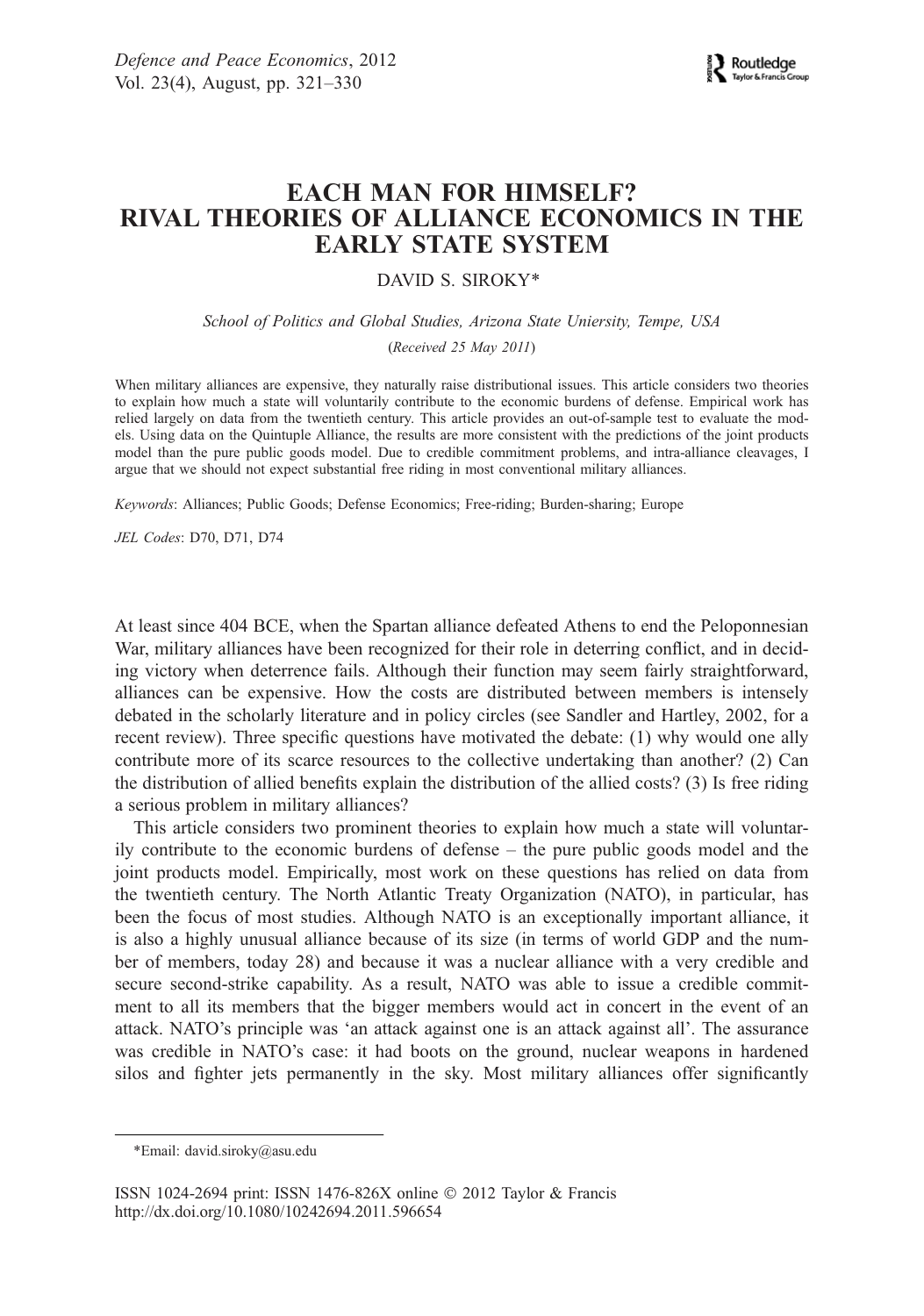fewer guarantees, however, so states have rarely relaxed their efforts on account of other's increased efforts. The argument emphasized in this article is that most alliances historically and in much of the modern world behave more in line with a different principle: 'each man for himself'.

This study provides an out-of-sample test to evaluate this claim. An assessment of the two principal models cannot be adequate if the empirical testing is limited largely to nuclear alliances like NATO and the Warsaw Pact. Using data on the Quintuple Alliance, this paper shows that the results are more consistent with the predictions of the joint products than the pure public goods model, which should be viewed as a limiting case when excludable benefits and rivalry are low, but credible deterrence is high. The article argues that in most alliance settings we should not observe substantial free riding due to commitment problems and intra-alliance cleavages. The next section discusses the two theoretical models, and then tests them on data from a nineteenth– century alliance.

### THE PURE PUBLIC GOOD MODEL

Zeckhauser and Olson (1966: 266) proposed a public good model 'to explain the workings of international organizations and to test that model against existing international institutions'. The model was parsimonious, falsifiable and politically relevant. NATO, they argued, was an international institution that produced a public good – deterrence. It should be possible therefore to test NATO's empirical distribution of costs against the theory's predictive distribution. If deterrence is a public good (the consumption of deterrence is *non-rival* and *non-excludable*), then alliances ought to be characterized by free riding, because of non-excludability, and by sub-optimality, since marginal costs are not equated with marginal benefits (Samuelson, 1954; Kreps, 1990: 168–9). They tested it against NATO data from 1964 and found that small NATO allies were free riding, and that the total amount of security provided was therefore sub-optimal.

Utilizing NATO data from 1964, Olson and Zeckhauser (1966: 274–277) demonstrated that the share of defense costs paid by each ally was positively correlated with its economic capabilities. This meant that the smaller members did not pay the same 'share' of their GNP (defense expenditures/gross national product) as bigger members, who paid more than their share. For instance, the US, which was the biggest member of NATO, devoted many times more of its GNP to defense than Luxembourg, which was the smallest member  $(1966: 273)$ .<sup>1</sup> The policy implication was that NATO's smaller allies needed to pay more and stop free riding because the result was sub-optimal deterrence for all alliance members. If alliances are institutions that produce a public good – deterrence – the model implied that it should be impracticable to exclude alliance members who do not fully share the cost of providing security. At the margin, new members can be added without significantly reducing the level of security available. Larger alliance members would be forced to bear a disproportionately large share of the security costs (Olson and Zeckhauser, 1966: 268–276; Olson, 1971: 871; Thies, 1987: 300).

<sup>&</sup>lt;sup>1</sup>In a more realistic setting, the ability of the most powerful to shift the burden to smaller powers may depend upon the extent to which they perceive a threat. Britain, for example, did not regard Russian troops, and Germany did not regard Austro-Hungarian troops, as 1-for-1 substitutes in World War I. Substitutability is more realistic to assume for lesser assignments. For an excellent paper that takes the role of external threat seriously, see Oneal and Whatley, 1996.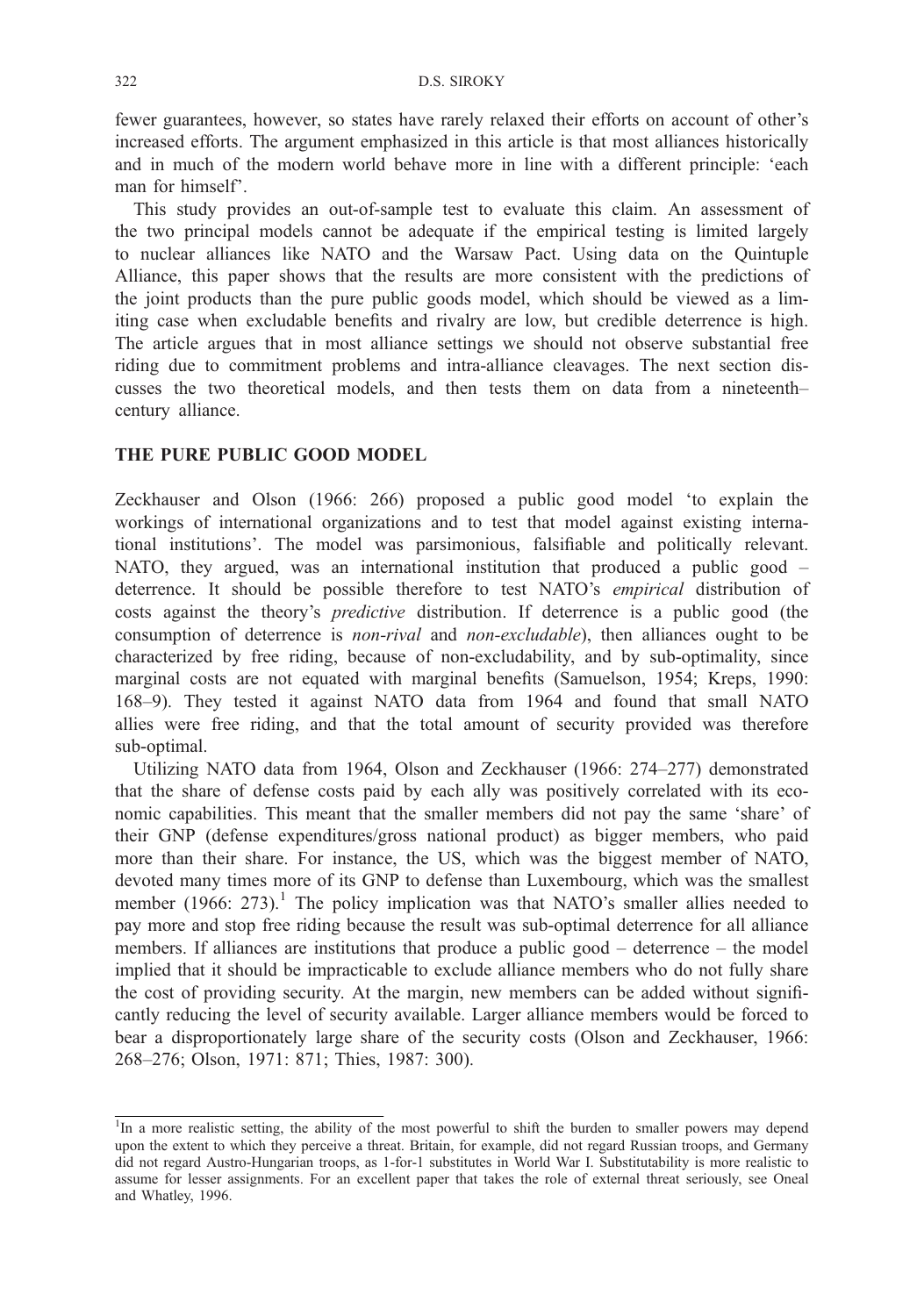In its simplest form, the model involves  $n$  allies each of which allocates its GNP or income, I, between a pure public good, q, and a private good,  $y^2$ . A unitary actor maximizes a well-behaved, strictly quasi-concave utility function<sup>3</sup>:  $U^i = U^i(y^i, q^i + QT)$ , where  $Q$  is the additive sum of the other allies' defense expenditure and T is the expressions  $Q$  is the additive sum of the other allies' defense expenditure and  $T$  is the exogenous threat, such that:  $Q = \sum_{i \neq i}^{n} q^{i}$ . Utility increases when the total level of defense expenditure Q  $j \neq i$ <br>and the production of the excludable good y increase. Since Q is additive rather than multiplicative or exponential, defense expenditures are perfect substitutes.<sup>4</sup> To bound the model's predictions, each ally possesses a linear budget constraint,  $I^i = \theta y^i \theta q^i$  where the price  $\theta$  of one unit of defense q and one unit of the excludable good v is one. The Paretoprice  $\theta$  of one unit of defense q and one unit of the excludable good y is one. The Paretooptimal contribution to the alliance,  $Q^*$ , results when every ally elects to contribute so that the relative price of defense is equated to the sum of the marginal rate of substitution for all allies. Since the marginal benefits obtained from other allies' contributions are not accounted for (because decisions are simultaneous), the public good, deterrence, will be underprovided, which is sub-optimal.

This important prediction, however, rests on five basic assumptions (Sandler and Hartley, 2002). First, a unitary actor decides the level of defense expenditure.<sup>5</sup> Second, all decisions are made simultaneously. Third, expenditure decisions produce a public good, which is shared among allies. Fourth, marginal defense costs per unit of defense are equivalent for all allies. Fifth, allied defense contributions are perfectly substitutable (Sandler and Hartley,  $2002$ , p.  $871$ <sup>6</sup>. Several of these assumptions are relaxed in the joint products model.

#### THE JOINT PRODUCTS MODEL

Only one year after the original paper, Van Ypersele de Strihou (1967) presented an alternative model in which defense expenditures yield ally-specific benefits that were excludable. Building on this effort, Sandler developed 'the joint-products model,' which allowed defense expenditures to produce excludable benefits for individual allies. If alliances produce significant excludable benefits, then individual allies have incentives to pull their weight in proportion to benefits obtained, and we should observe little disproportionality in costs (Sandler and Cauley, 1975; Sandler and Hartley, 2002).<sup>7</sup> Since the credibility of an ally coming to the aid of a threatened member varies with the geographic location of the ally, the weapons system deployed, intra-alliance cleavages, and the reputation of the guarantor, the basic conditions for non-excludable benefits are regularly violated.

For the simplest case where alliance defense expenditures produce two goods, or products, x and z, one private  $(x^{i} = \alpha q^{i})$  and one public  $(z^{i} = \beta q^{i})$ , the total security produced<br>by the alliance is Z. Following Sandler and Hartley (2002: 877). I take Z, as the total by the alliance is Z. Following Sandler and Hartley (2002: 877), I take  $Z_{-i}$  as the total

<sup>&</sup>lt;sup>2</sup>The exposition of these two models follows Sandler and Hartley, 2002, 872–877.

<sup>&</sup>lt;sup>3</sup>If both the private and public goods are normal, that is demand increases with income, then there exists a unique Nash equilibrium. See Sandler and Murdoch, 1990; Cornes, Hartley and Sandler, 1999.

<sup>&</sup>lt;sup>4</sup>For other means of aggregating the individual contributions, see Hirschleifer, 1983.

<sup>5</sup> For median voter models (rather than oligarch models), see Murdoch, Sandler and Hansen, 1991; Hilton and Vu, 1991.

<sup>6</sup> Also transaction costs are assumed to be zero.

<sup>7</sup> Olson and Zeckhauser later relaxed the fourth assumption on comparative advantage and allocative efficiency within international organizations by allowing differences in the marginal cost of defense for different allies. Olson and Zeckhauser, 1967. Allocative efficiency means that burden sharing would be driven not by direct proportionality of ability-to-pay, but by comparative advantage.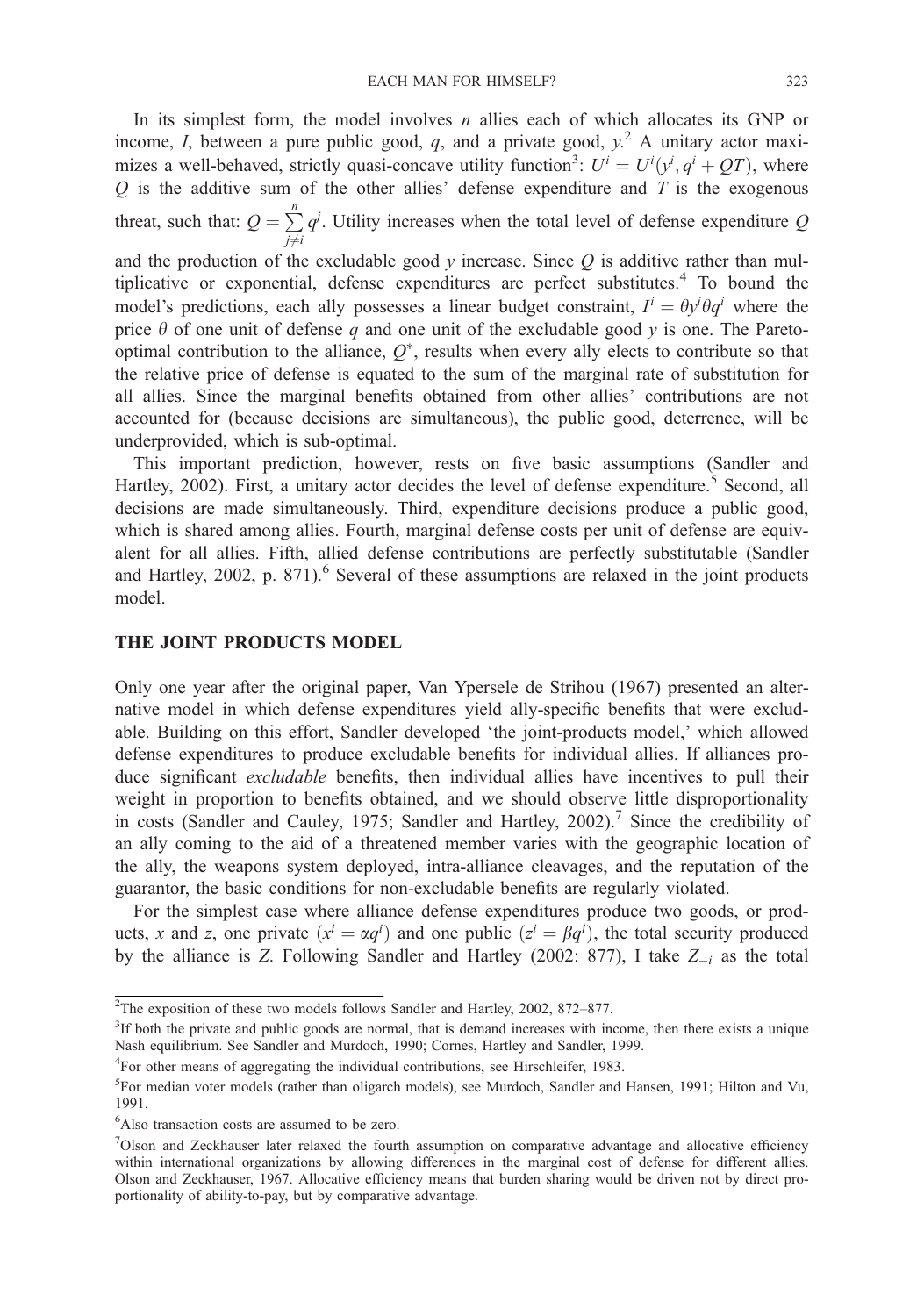security from all allies minus the one:  $Z = Z^{i} + Z_{-i}$ . The entire alliance security level can<br>be written:  $Z = B(a^{i} + Q_{-i})$  and the utility function for an ally *i* can be written: be written:  $Z = \beta(q^i + Q_{-i})$  and the utility function for an ally *i* can be written:<br> $U^i = (y^i, y^i, Z, T)$  where *T* is the threat and  $y^i$  is the private good. The non-cooperative  $U^i = (y^i, x^i, Z, T)$ , where T is the threat and  $y^i$  is the private good. The non-cooperative<br>(Nash) maximization problem for each ally is therefore; arg,  $J U^i[y^i, \gamma g^i, \beta(g^i + Q_i) T]$ (Nash) maximization problem for each ally is therefore:  $arg_{y_i}q_i$   $\{U^i|y^i, \alpha q^i, \beta(q^i + Q_{-i})T\}$ ;<br>subject to a linear budget constraint:  $I^i = y^i + \rho q^i$ . This implies that  $\alpha I^{i} + \beta J^{i} = \beta I^{i}$ subject to a linear budget constraint:  $I^i = y^i + pq^i$ . This implies that  $\alpha \psi_{xy}^f + \beta \psi_{zy}^i = \theta$ <br>where  $\psi_i^i$  is the willingness to pay for the exclude ble security benefits and  $\psi_i^i$  is for the where  $\psi_{xy}^i$  is the willingness to pay for the excludable security benefits and  $\psi_{zy}^i$  is for the alliance-wide security benefits. If  $\alpha = 1$  and  $\beta = 0$ , then security is entirely excludable within the alliance, whereas if  $\alpha = 0$  and  $\beta = 1$ , then the alliance is producing a pure public good.

The joint products model implies that alliance members usually possess incentives to supplement their security beyond that which the alliance provides, and thus predicts little if any disproportionality once we account for expected benefits. If the consumption of security is non-rival, there is no efficiency reason to exclude additional members: benefits are not attenuated, costs are just split into smaller and smaller shares. In conventional warfare settings, however, many alliance benefits are arguably rival (Sandler and Hartley,  $2002$ :  $876$ ).<sup>8</sup> If so, then the joint products model is likely to perform better in such settings than pure public goods models. Within the joint products model, the level of provision is thus unrelated to the number of members when excludable benefits to total benefits ratio is sufficiently large, whereas in the public goods model larger groups are predicted to be less efficient and to exhibit more free-riding (Cornes and Sandler, 1984). In the joint products model, free riding is unlikely to be a problem as long as the proportion of excludable to total benefits is sufficiently high, since marginal benefits and marginal costs are equated (Sandler and Sargent, 1995).

The observable implications of the two theories are therefore quite distinct about the extent of free riding we should expect. As the paper shows in the empirical section below, alliance members displayed very limited free-riding behavior, and generally bore costs proportional to the benefits they expected to receive from the alliance. In the final section, we point to several theoretical and practical implications of this result for economic theories of alliances.

#### THE HOLY ALLIANCE

The Holy Alliance (subsequently the Quintuple Alliance) was perhaps the first military alliance in the modern state system (Cresson 1922). It was initially an alliance of Russia, Austria and Prussia, created on the initiative of Tsar Alexander I in November 1815, and soon added Great Britain and France. Although initially religious and quite vague in its practical implications, Prince Metternich of Austria soon modified the alliance into a more practical instrument of statecraft (Kissinger 1957). In particular, the alliance originally was founded as a pact against secularism, but became a tool to suppress democratic revolutions and to defend monarchies. In short, it was a collective security pact in Olson's original sense, designed to uphold the settlement of the Napoleonic wars, and therefore represents a valid test of the theory.

<sup>&</sup>lt;sup>8</sup>Benefits in the joint products model are those 'objects of value that are protected by conventional and/or nuclear forces', including (1) vulnerable borders, (2) industries and (3) population centers. In its original form, expected benefits was taken as the average of each ally's share of NATO's GDP (proxy for industrial base), its share of NATO's population and its share of NATO's exposed borders. Other work has considered additional proxies, e.g., Khanna and Sandler, 1996, 1997; Sandler and Murdoch, 2000, and Khanna et al. 1998; Sandler, 2005. Sander and Forbes, 1980, estimate a proxy for the share of benefits that each ally receives from membership in the security institution and equate it to the share that each ally spends.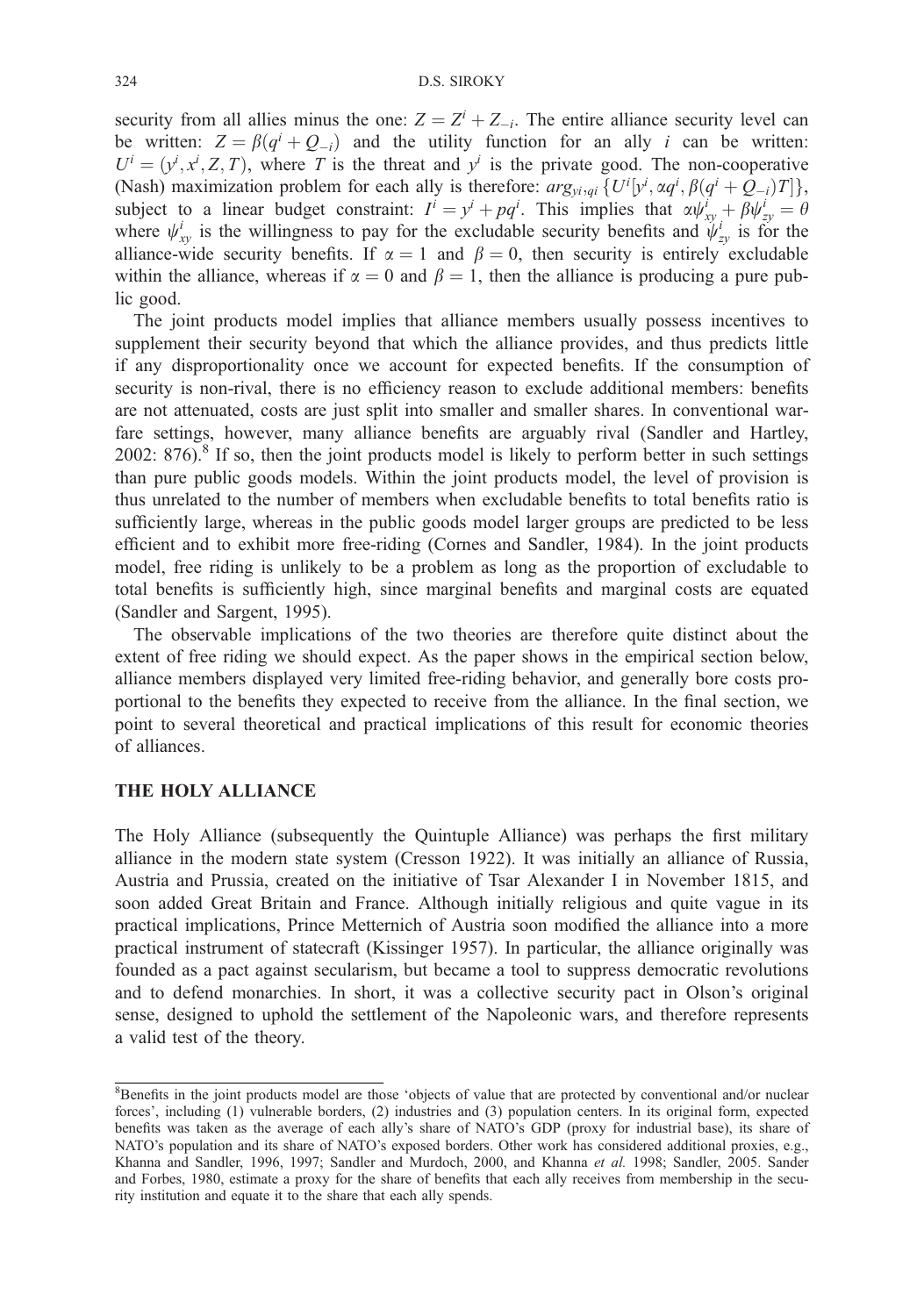|                 | <b>Benefits</b> |                |                   | Size       |           |            |
|-----------------|-----------------|----------------|-------------------|------------|-----------|------------|
| Alliance Member | GNP/cap         | Iron and Steel | System Capability | GDP        | Manpower  | Pop. (COW) |
| Prussia         | 1077(4)         | 50 (5)         | $5.0\%$ (5)       | 26,819(4)  | 130(5)    | 11,272(5)  |
| Russia          | 688 (5)         | 135(3)         | $16.00\%$ (2)     | 37,678(1)  | 772(1)    | 48,600(1)  |
| Austria         | 1218(2)         | 70 (4)         | $9.00\%$ (4)      | 10,605(5)  | 258(2)    | 30,643(2)  |
| UK              | 1706(1)         | 320(1)         | $32.00\%$ (1)     | 36,232(2)  | 144 $(4)$ | 20,686(4)  |
| France          | 1135(3)         | 140 (2)        | $12.00\%$ (3)     | 35,468 (3) | 208(3)    | 30,250(3)  |

TABLE I Measures of "'Benefits'" and '"Size'" for the Quintuple Alliance in 1820

Using data from the Quintuple Alliance, I show that disproportionality in burden sharing was negligible and that each state relied primarily upon its own efforts. Data from this period are of course sparser and possibly less reliable than post World War II data. Given these issues, 1820 was chosen as the year with the most complete information needed to test the theories. Table I draws on historical datasets to provide the relative rankings for the five members of the alliance in terms akin to Olson and Zeckhauser's measures of 'size' and measures of 'benefits'.

Russia was the 'largest' member in terms of overall GDP, military manpower and raw population size. It was the goliath of the alliance. These various measures are provided to show that, regardless of the specific measures used, two patterns emerge clearly. Olson-Zeckhauser's model predicts expenditure according to 'size': Russia  $> UK > France >$ *Prussia > Austria*. The UK was the alliance member with the greater expected benefits in terms of GNP per capita, iron and steel production and overall share of the world system's capabilities. The joint products model therefore leads us to expect:  $UK > Russia > France$  $>$  Austria  $>$  Prussia. Table II compares these predictive distributions to the observed distributions, and calculates the divergence.

The data structure is fortunately quite straightforward and does not require elaborate pattern recognition strategies. A simple measure of model performance is the sum of rank errors ( $\mathcal{M}_k = \sum_{i}^{N}$  $\sum_i {\{\overline{\varphi} - \varphi^i\}}$  for each k model  ${k = 1,2}$  and the average error in ranks  $\frac{dE}{N}$ . For model 1 (the pure public goods model),  $\mathcal{M}_1 = 6$ , which implies an average error of  $\mathcal{M}_1 = 1.2$ . For model 2 (the joint products model),  $\mathcal{M}_1 = 2$ , which implies an average error of  $\frac{M_2}{N} = 0.4$ . The ratio of errors from the two models provides a direct indicator of their relative performance:  $\frac{M_1}{M_2}$  = 3.0. The pure public goods model is three times more prone to error than the joint products model on these data. While neither model is perfect, I interpret the evidence as a reasonably strong endorsement of the joint products model over the public goods model.

It is not clear that any additional statistical machinery is warranted, but I report the results of the non-parametric Spearman rank test because it has been frequently reported in this literature. It is important to use exact rather than asymptotic p-values for these tests, however (Valz and Thompson 1994).<sup>9</sup> In general, nonparametric methods are believed to be more appropriate when the sample is small, the data are ranked, and the analyst is uncertain about the parameters or the distribution of the variable of interest in the population. The statistical results reinforce the calculations above. The non-parametric Spearman

<sup>&</sup>lt;sup>9</sup>The choice between parametric and non-parametric testing is difficult to make when the samples are small because it is not known whether the data come from a Gaussian population: non-parametric tests lack statistical power, and tend to inflate p-values when the data are in fact gaussian, but parametric tests are not robust and will produce incorrect p-values if the data are non-gaussian.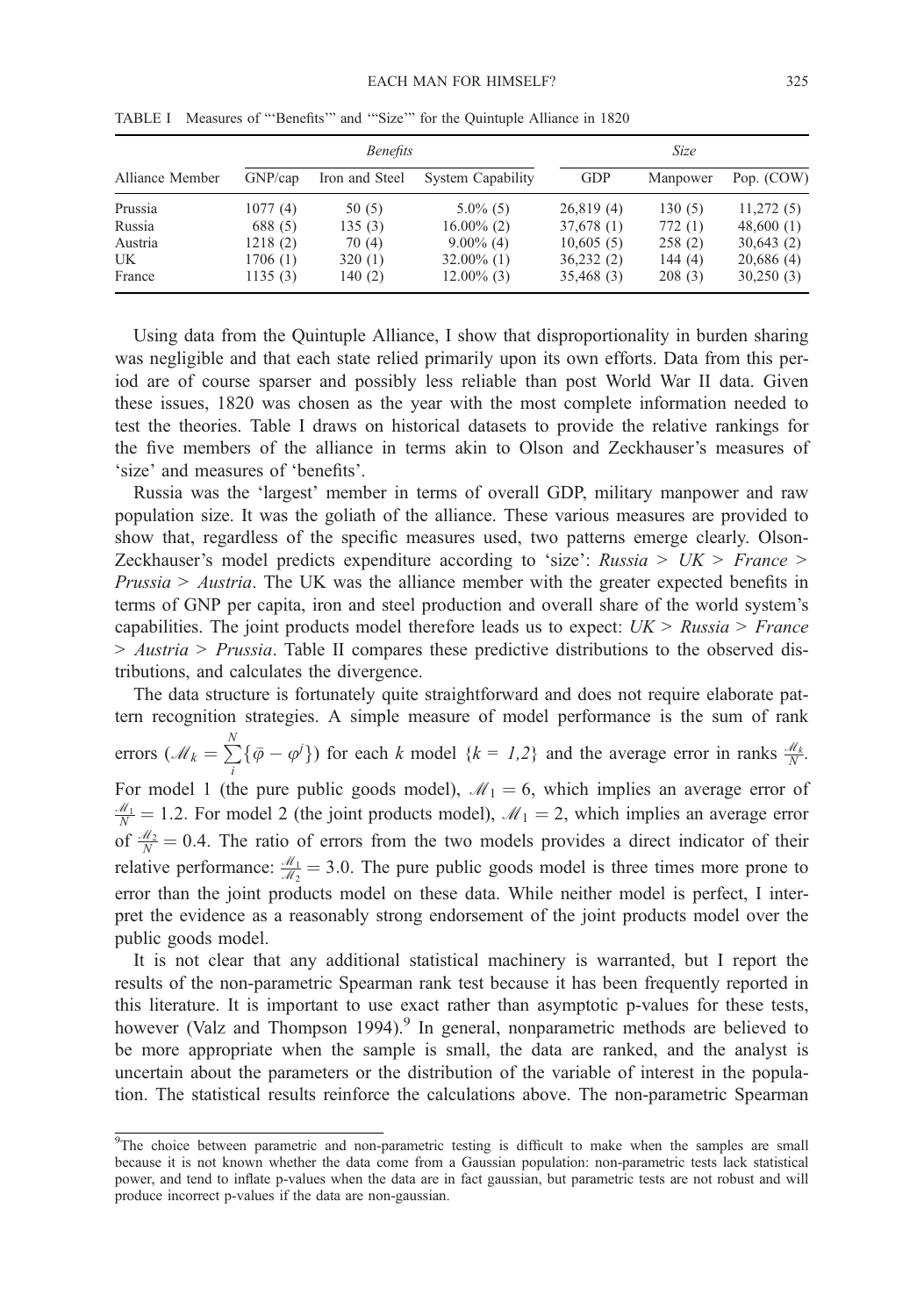|               | Expected Spending Under $\mathcal{M}_1$<br>(Pure Public Goods Model) | Expected Spending Under $\mathcal{M}_2$<br>(Joint Products Model) | Defense<br>Expenditures | Defense<br>Exp.GDP |
|---------------|----------------------------------------------------------------------|-------------------------------------------------------------------|-------------------------|--------------------|
| Prussia       |                                                                      |                                                                   | 3714 (5)                | 13.80%             |
| Russia        |                                                                      |                                                                   | 9317(3)                 | 24.70%             |
| Austria       |                                                                      |                                                                   | 6175(4)                 | NA                 |
| Great Britain |                                                                      |                                                                   | 11748(1)                | 32.40%             |
| France        |                                                                      |                                                                   | 10554(2)                | 29.80%             |

TABLE II Expected and Observed Burden Sharing under  $\mathcal{M}_1$  and  $\mathcal{M}_2$  in 1820

and Kendall correlation in ranks for the joint products model are quite high  $\beta = 0.90$  and  $\theta = 0.80$ , respectively and are significant, whereas the same statistics for the pure public goods model are small and insignificant.<sup>10</sup> This result makes sense because, as the discussion below illustrates, the alliance produced excludable benefits to its members, displayed imperfect substitutability and intra-alliance cleavages.

Certain shared security interests – say in preventing revolution in Europe – need not imply mutual interest on other questions – such as preventing it in the colonies. The Quintuple Alliance provides several examples of unsuccessful efforts to act collectively that call into question its internal coherence (Schenk, 1947). One typical failure followed from France and Russia's proposal to aid Spain reconquer her colonies in America. Great Britain opposed, historians suggest, less on principle and more because it had begun benefiting from fewer restrictions on trade with Latin America (Bushnell, 1994). The alliance remained formally intact for several years, and is typically not considered to have become defunct until Alexander's death in December 1825, but the credibility of its extended deterrence guarantees was never substantial (Artz, 1934; Spahn, 1910). When it was proposed that the alliance intervene in Spain to influence its constitutional struggle, Britain refused. When Russia and Prussia proposed to intervene against the Barbary Corsairs to limit piracy, Britain again baulked because it did not want a Russian fleet in the Mediterranean.

The alliance was largely unable to act as a collective due to such internal divides, especially rifts over intervening in other states. Britain, the largest alliance member, uniformly objected to Russian, Prussian and Austrian proposals to intervene abroad. Alliance members often appeared to fear each other as much if not more than they were concerned with threats to the alliance as a whole (Schroeder, 1994). If Britain felt that it could rely on France's or Russia's army, and they in turn could rely on Britain's navy, this substitutability may have resulted in some disproportionality. Although they all shared a common interest in preventing instability within their borders, the alliance's commitment to mutual defense was hardly credible enough to allow individual allies to free ride on the efforts of larger members.

The joint products model is more appropriate in these settings because it does not assume that extended deterrence will be fully credible, or that the alliance has one guiding purpose. Free-riding will be limited because 'each man is for himself.' The Quintuple Alliance displayed little if any disproportionality in burden sharing – marginal costs and benefits were roughly in line (Table II). The alliance did serve complementary interests, though not necessarily collective ones.

<sup>&</sup>lt;sup>10</sup>P-values are exact and not based on the Student's t. Kendall's tau for pure public goods model is 0.40 with p-value of 0.46.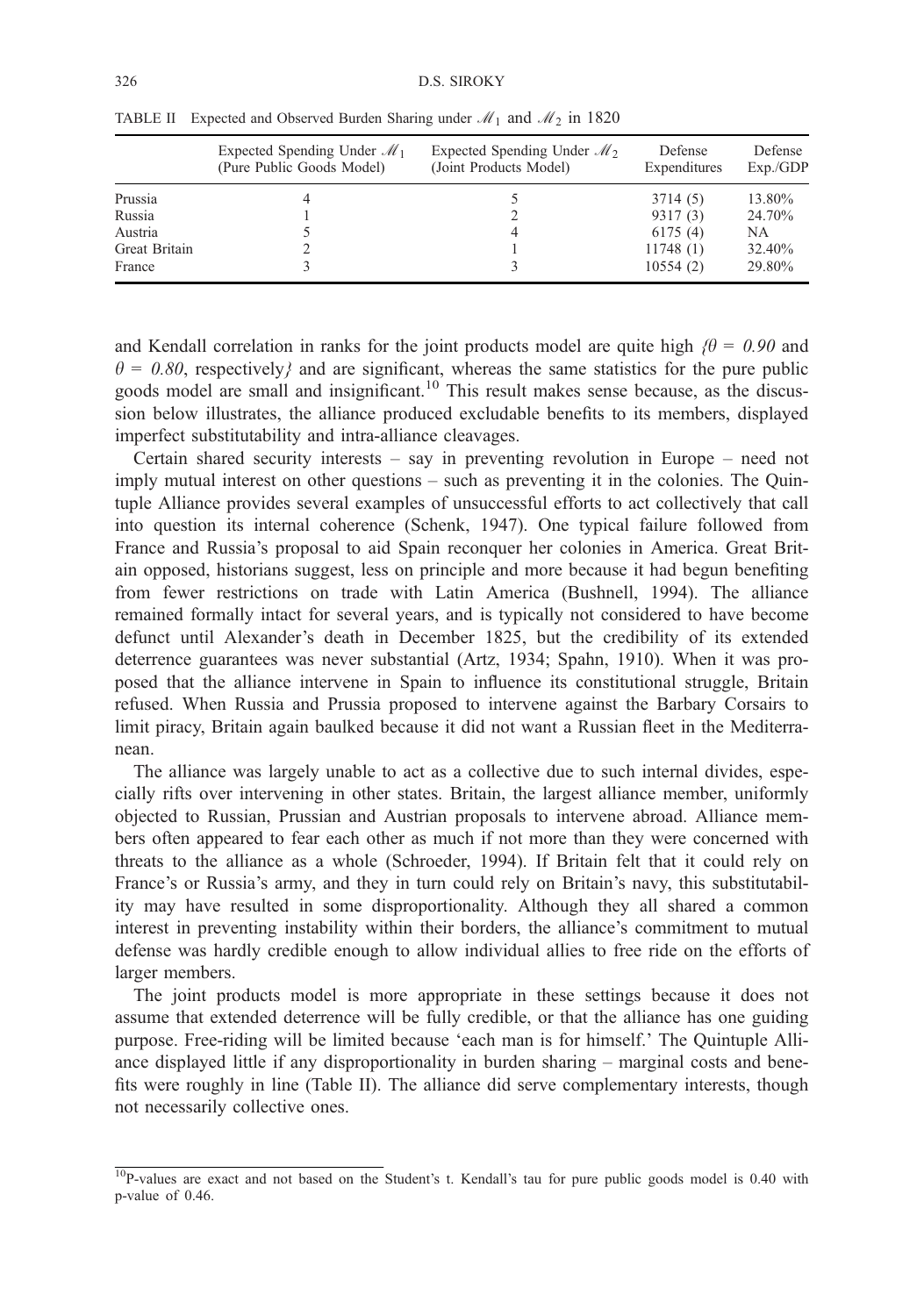EACH MAN FOR HIMSELF? 327

The analysis of this seminal alliance in the European state system calls into question some aspects of the classically realistic view of alliances as mechanisms to aggregate individual efforts against external threats. The alliance did this of course to a degree, but it also and perhaps more importantly served an alternative function, which is emphasized in institutional accounts of alliances. It served as a 'security management institution' to monitor 'allies,' to deal with conflicts among them and to influence their behavior (Haftendorn, Keohane and Wallender, 1999). Without denying that alliances function to aggregate individual efforts and provide deterrence, the analysis indicates that their ability to make credible commitments varies considerably, and depends on the type of deterrence (nuclear or conventional), the size of the alliance (many members or few) and intra-alliances cleavages.

#### **CONCLUSIONS**

This study has examined the conditions under which the two main economic theories of alliances provide useful explanations for actual alliance behavior. While they may not be fully predictive models, they can provide crucial guidance in our effort to explain economic behavior in alliances.

The public goods theorists begin from the premise that security institutions serve the common interests of its members. It is typically assumed that defense expenditures are perfectly substitutable, meaning that more is always better, since it spreads costs over more actors while not adversely affecting benefits. If allied contributions were not assumed to be perfectly substitutable, then the collective good would not be pure. For instance, if its function was not to serve *collective* security interests but only *complementary* interests, or if increases in others' expenditures were not viewed as necessarily beneficial, which were both the case in the empirical study of the Holy Alliance, then the public good model of alliances would in general not work very well. The pure public goods model also assumes that forces are mobile and expenditures are collectively transferable. These assumptions may be reasonable in certain modern alliances, especially those based on nuclear second strike capabilities. They seem less likely to hold in historical European alliances, and in alliances today in much of the developing world. Without credible commitments to shift (or 'substitute') forces, allies in conventional alliances can seldom be relied upon to defend the homeland. In terms of the public goods literature, defense in pre-World War II alliances is an impure public good, subject to intense rivalry, exclusion and imperfect substitution. The joint products model accounts for the impurity of the public good by having power projection and spatial rivalry influence the ratio of excludable to total benefits (Arce and Sandler, 2001). States rarely relax efforts on account of other's increased efforts.

Alliances in the nineteenth century and arguably in much of the developing world today are as much about aggregating individual efforts against external threats as they are about controlling internal threats by keeping them close (Schroeder, 1994). As far as NATO and the Warsaw Pact are concerned – that is, for relatively large alliances – the pure public goods assumptions may be more reasonable.11 The deterrence produced by most alliances is to some extent always rival –maybe less so in nuclear alliances and more so in conventionally armed ones –and this implies that the credibility of the alliance's commitment to shifting forces shapes patterns of expenditure.

<sup>&</sup>lt;sup>11</sup>If increases in allies' expenditures meant an arms race, then the function of an alliance might be to monitor other nations more closely (e.g., Italy and Austria-Hungary).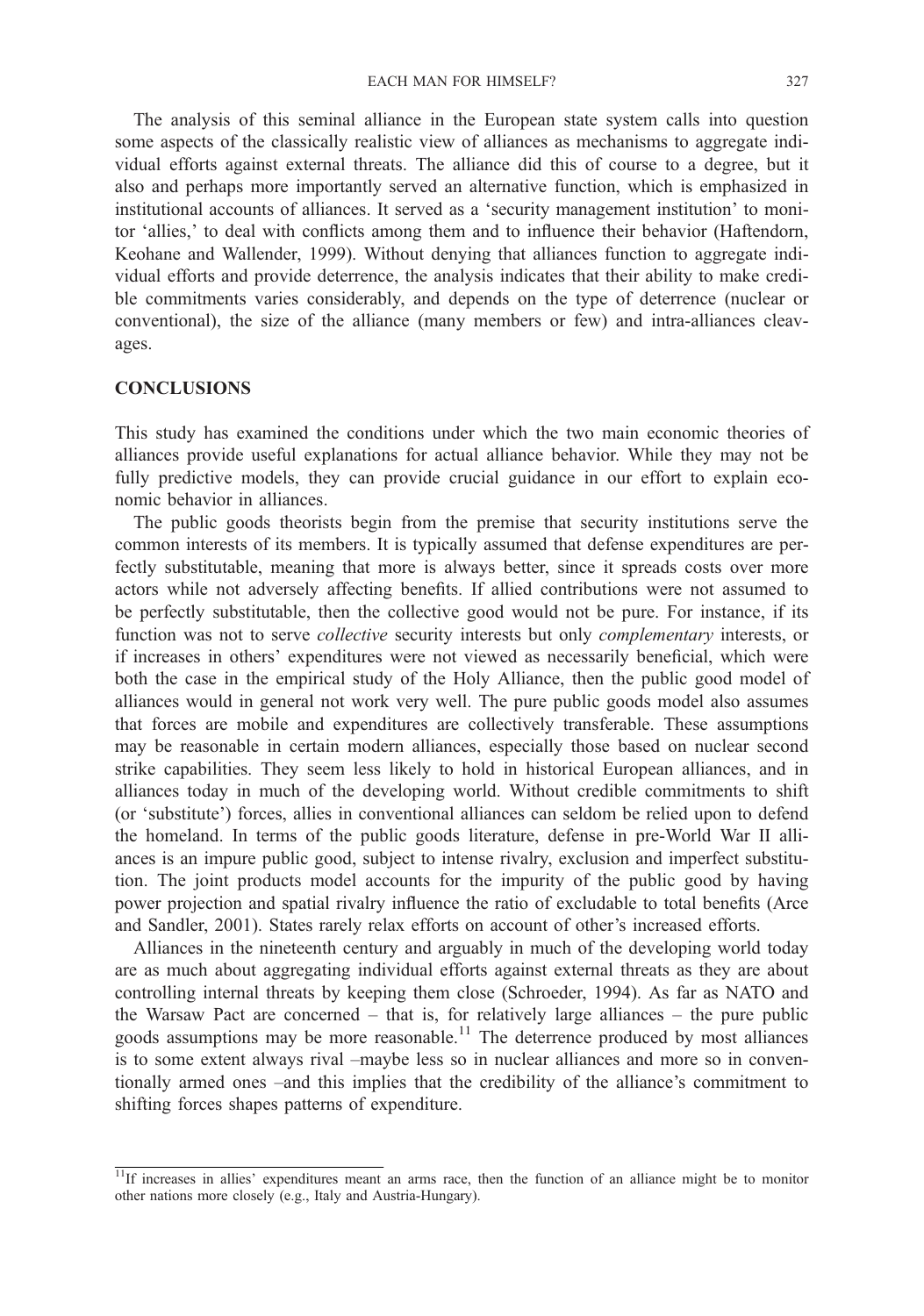The Warsaw Pact and NATO were relatively compact compared to the several pre-World War II alliances, including the Franco-Czech alliance, the Triple Alliances or the Quintuple Alliance. Allied forces in such alliances were not fully substitutable and power projection capabilities were truly limited, even for major powers. Substitutability is partly determined of course by geography, by transportation infrastructures and by intra-alliance rivalries. Again, one could speculate that these factors are less relevant in nuclear alliances. Most alliances are conventionally armed, and therefore more likely to exhibit behavior that is more consistent with the joint products model. The claim is not that the single case study disproves the pure public goods model, but rather that in combination with studies of other pre-World War II alliances (Thies 1987) it casts doubt on its applicability to a large subset of alliances. If economic models are to provide a more general explanation for variation in the distribution of costs among allied states, then the joint products model should be favored, since the pure public goods model can be derived from it as an important but limiting case.

Future research would benefit from further examining the issue of substitutability between forces and the implications of taking alliances as more than capability aggregators but also as mechanisms of control. More substitutability means that smaller allies can rely upon their larger allies and those with more intense preferences can bear more of the alliance costs. The same is true of power projection capabilities, which has historically limited the extent to which smaller allies could rely upon larger ones. Pre-World War II alliances generally worked against smaller allies, who were often left to fend for themselves when the alliance was called upon to serve its purpose. If substitutability and power projection capabilities have increased over time, albeit unevenly across the world, smaller allies should have more opportunities to free ride, so we should observe a secular increase in disproportionality. These are important issues for future research to investigate.

#### ACKNOWLEDGEMENTS

I wish to thank Daniel Arce, David Banks, Charles Becker, Lenka Bustikova, Michael Hechter, Donald Horowitz, Robert Keohane, Todd Sandler, Carolyn Warner, colleagues at Duke, Yale and Arizona State universities and reviewers for valuable comments and conversations, which have improved this article. All errors are mine.

#### References

Arce, D. and Sandler, T. (2001) A Cooperative Game Theory of Noncontiguous Allies. Journal of Public Economic Theory 3(4) 391–411.

Buchanan, J. and Tullock, G. (1961) The Calculus of Consent. Ann Arbor, MI: University of Michigan Press.

Bushnell, D. (1994) The Emergence of Latin America in the 19th Century. New York: Oxford University Press.

Coase, R. (1974) The Lighthouse in Economics. Journal of Law and Economics 17(2) 357–376.

Conybeare, J.A.C., Murdoch, J. and Sandler, T. (1994) Alternative Collective Goods Models of Military Alliances. Economic Inquiry 32(4) 525–542.

Conybeare, J.A.C. (1994) The Portfolio Benefits of Free Riding in Military Alliances. International Studies Quarterly 38(3) 405–419.

Cornes, R. and Sandler, T. (1984) Easy Riders, Joint Production and Public Goods. Economic Journal 94(3) 580– 598.

Cornes, R. and Sandler, T. (1994) The Comparative Statistics of the Impure Public Goods Model. Journal of Public Economics 54(3) 403–421.

Cornes, R., Hartley, R. and Sandler, T. (1999) Equilibrium Existence and Uniqueness in Public Goods Models: An Elementary Proof Via Contraction. Journal of Public Economic Theory 1(4) 499–509.

Cresson, W.P. (1922) The Holy Alliance. New York: Oxford University Press.

Haftendorn, H, R.O. Keohane and C.A. Wallender (Eds.) (1999) Imperfect Unions: Security Institutions Over Time and Space, New York: Oxford University Press, especially Chapters 1, 2, 4 and 5.

Artz, F.B. (1966) Reaction and Revolution, 1814–1832. New York: Harper & Row.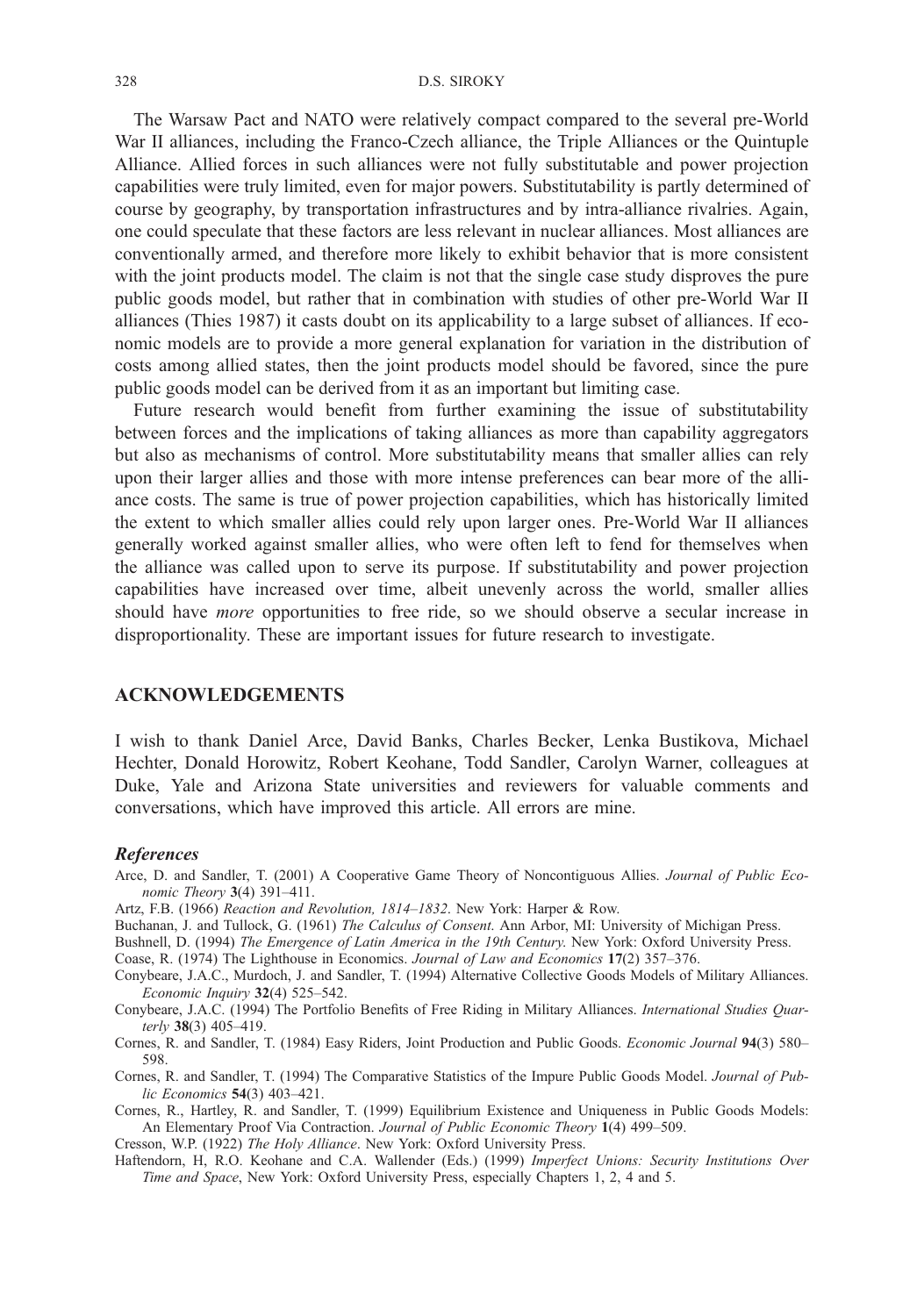- Hansen, L., Murdoch, J.C. and Sandler, T. (1990) On distinguishing the behavior of nuclear from non-nuclear allies in NATO. Defense Economics 1(1) 37–55.
- Hilton, B. and Vu, A. (1991) The McGuire Model and the Economics of the NATO Alliance. *Defense Economics* 2(2) 105–121.
- Hirshleifer, J. (1983) From Weakest-Link to Best-Shot. *Public Choice* 41(3) 371–386.
- Kennedy, G. (1979) Burden Sharing in NATO. London: Duckworth.
- Khanna, J. and Sandler, T. (1996) NATO Burden Sharing: 1960–1992. Defense and Peace Economics 7(2) 115–133.
- Khanna, J., Sandler T. and Shimizu (1998) Sharing the Financial Burden for U.N. and NATO Peacekeeping 1976–1996. Journal of Conflict Resolution 42(2) 176–195.
- Kissinger, H. (1957) A World Restored: Metternich, Castlereagh, and the Problems of Peace, 1812–22. Boston: Houghton Mifflin.
- Kreps, D.M. (1990) A Course in Microeconomic Theory. Princeton, NJ: Princeton University Press.
- Lehmann, E.L. and D'Abrera, H.J.M. (1998) Nonparametrics: Statistical Methods Based on Ranks, rev. ed. Englewood Cliffs, NJ: Prentice-Hall.
- Liska, G. (1962) Nations in Alliance: The Limits of Interdependence. Baltimore, MD: Johns Hopkins University Press.
- Long, A.G., Nordstrom, T. and Baek, K. (2007) Allying for Peace. The Journal of Politics 69(4) 1103–1117.

Maddison, A. (2008) The World Economy: A Millennial Perspective. Bedfordshire, UK: OECD.

- Morgenthau, H. (1959) Alliances in Theory and Practice. In Alliance Policy in the Cold War, edited by A. Wolfers. Baltimore: Johns Hopkins University.
- Murdoch, J. and Sandler, T. (1982) A Theoretical and Empirical Analysis of NATO. Journal of Conflict Resolution 26(2) 237–263.
- Murdoch, J. and Sandler, T. (1984) Complementarity, Free Riding and Military Expenditures of NATO Allies. Journal of Public Economics 25(1-2) 83–101.
- Murdoch, J. and Sandler, T. (1985) Australian demand for military expenditures, 1961–1979. Australian Economic Papers (June) 142–153.
- Murdoch, J., Sandler, T. and Hansen, L. (1991) An Econometric Technique for Comparing Median Voter and Oligarchy Choice Models for Collective Action: The Case of the NATO Alliance. Review of Economics and Statistics 73(4) 624–631.
- Olson, M. (1965) [1971] The Logic of Collective Action: Public Goods and the Theory of Groups, rev. ed. Cambridge, MA: Harvard University Press.
- Olson, M. and Zeckhauser, R. (1966) An Economic Theory of Alliances. Review of Economics and Statistics 48 (3) 266–279.
- Olson, M. and Zeckhauser, R. (1967) Collective Goods, Comparative Advantage and Alliance Efficiency. In Issues in Defense Economics, edited by R. McKean. New York: NBER.
- Oneal, J.R. and Elrod, M.A. (1989) NATO Burden-Sharing and the Forces of Change. International Studies 33(4) 435–456.
- Oneal, J.R. (1990) Testing the Theory of Collective Action: NATO Defense Burden, 1950–1984. Journal of Conflict Resolution 34(3) 426–448.
- Oneal, J.R. (1990) The Theory of Collective Action and Burden Sharing in NATO. International Organization 44 (3) 379–402.
- Oneal, J.R. and Diehl, P.F. (1994) The Theory of Collective Action and NATO Defense Burdens: New Empirical Tests. Political Research Quarterly 47(2) 373–396.
- Oneal, J.R. and Whatley, C. (1996) The Effect of Alliance Membership on National Defense Burdens. International Interactions 22(2) 105–122.
- Russett, B. (1970) What Price Vigilance?: The Burdens of National Defense. New Haven, CT: Yale University Press.
- Samuelson, P.A. (1954) The Pure Theory of Public Expenditure. Review of Economics and Statistics 36(4) 387–389.
- Sandler, T. and Cauley, J. (1975) On the Economic Theory of Alliances. Journal of Conflict Resolution 19(2) 330–348.
- Sandler, T. (1977) Impurities of Defense: An Application to the Economics of Alliances. Kyklos 30(3) 443–460.
- Sandler, T. and Forbes, J.F. (1980) Burden sharing, strategy and the design of NATO. Economic Inquiry 18(3) 425–444.
- Sandler, T. and Murdoch, J. (1984) Complementarity, Free Riding and the Military Expenditures of NATO Allies. Journal of Public Economics 25(1-2) 83-101.
- Sandler, T. (1992) Collective Action: Theory and Applications. Ann Arbor: University of Michigan Press.
- Sandler, T. and Sargent, K. (1995) Management of Transnational Commons: Coordination, Publicness and Treaty Formation. Land Economics 71(2) 145–162.
- Sandler, T. (1999) Alliance Formation, Alliance Expansion and the Core. Journal of Conflict Resolution 43(6) 727–747.
- Sandler, T. and Hartley, K. (2002) Economics of Alliances: Lessons for Collective Action. Journal of Economic Literature 39 September 869–896.
- Sandler, T. (2005) NATO Benefits, Burdens and Borders: A Comment. Defence and Peace Economics 16(4) August 319–320.